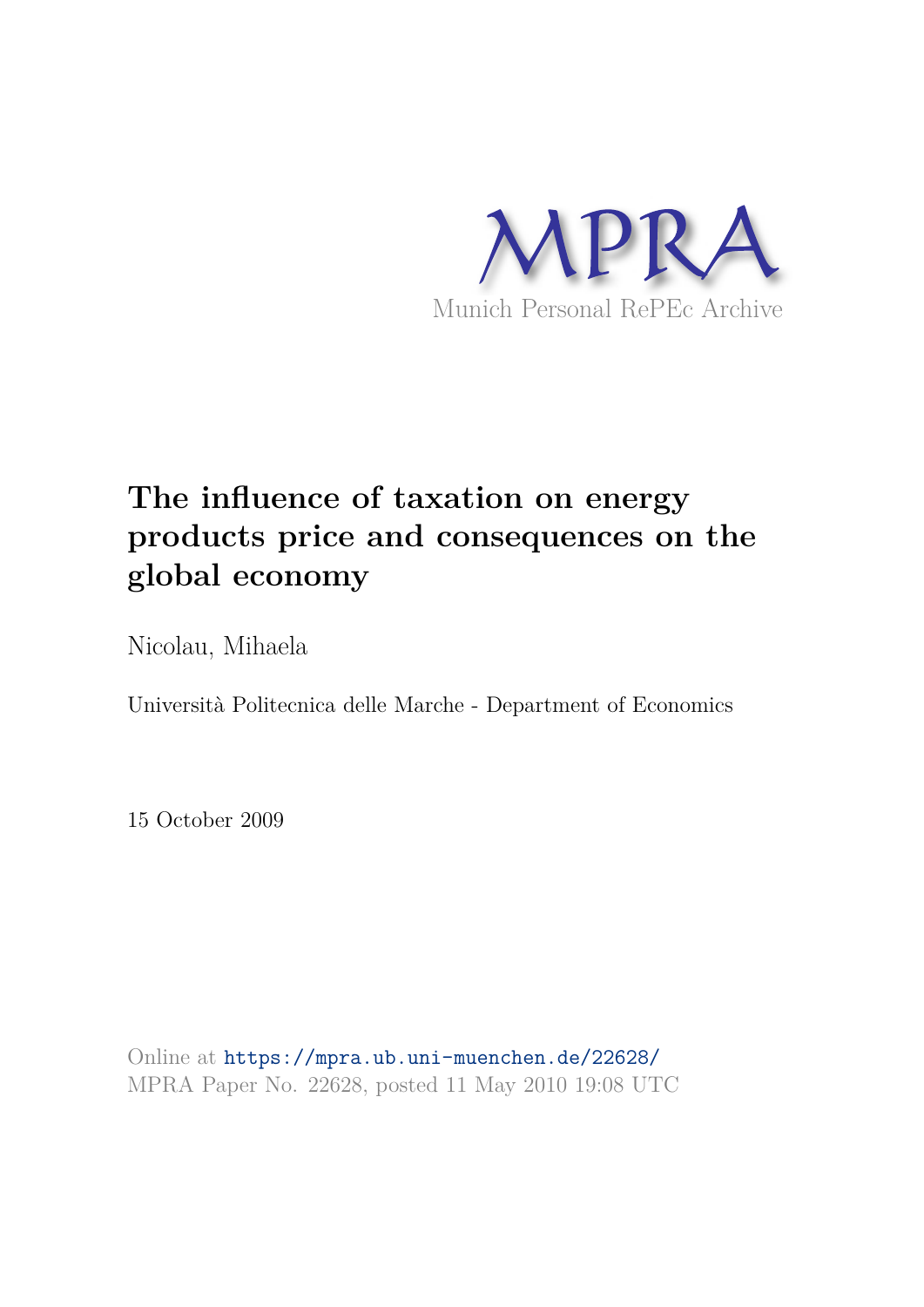# **The influence of taxation on energy products price and consequences on the global economy**

## **Mihaela Nicolau<sup>1</sup>**

University Politecnica delle Marche, Faculty of Economics "G.Fuà", m.nicolau@univpm.it

*Abstract. The dynamic of energy prices influences the entire economic activity, both at macro and micro level. Unlike other economic goods price determination, based specially on offer-demand relationship, the energy price determination is strongly influenced by the taxation policy and political factor, mostly in the case of oil and gas prices. The aim of the paper is to present, using a descriptive approach, the level and the influence of fiscal policy on energy prices, the energy tax harmonization attempt and the consequences at macro and micro economy of the tax weight in the energy final price.* 

*Keywords: fiscal policy, energy taxation, energy prices, energy consumption, oil and natural gas price, energy tax harmonization* 

*JEL classification: H23, Q41, Q43, Q48*

### **1.** *Introduction*

Energy consumption is intrinsically contributing to production of goods and services. Thus, any dynamic of energy price influences directly the prices of economic goods and services, with consequences at the level of GDP and inflation rate.

Unlike other economic goods price determination, energy price determination is not based particularly on offer-demand relationship. The energy price is strongly influenced by the taxation policy and political factor, mostly in the case of oil and gas prices.

Lately it is to be found, in a way like a homogeneousness action at worldwide level, the progressive withdrawal of the public administration intervention in the framework of investment in energy sector, but, due to the strong influence of energy price on GDP and inflation rate levels, monetary and fiscal policies are influenced in most of the countries by the evolution of energy price. On the other hand, nowadays energy taxation is strongly linked with sustainable development and environmental protection<sup>2</sup>.

Taxing energy has a double positive effect: on one hand it is a righteous way to discourage environmentally demanding activities (Goulder, 1995, Parry, 1997), and on the other hand it is quite an efficient instrument for obtaining government revenue, more than other taxes.

During the years many scholars studied the impact of energy price on macroeconomic performance of national economies (especially the impact of oil price shocks) (starting with Hamilton, 1983, Mork *et al.*, 1994) and the magnitude of macroeconomic impact (Rasche and Tatom, 1977, Rasche and Tatom, 1981) as well as the relationship between income, energy taxation and the environment (Ghalwash, 2007).

At the same time, the energy producers, mostly petroleum producers, always blamed for the high level of their product price, tried to show statistics regarding the weight of taxation in the energy end-user

 $\overline{a}$ 

<sup>1</sup> m.nicolau@univpm.it, m.nicolau@univ-danubius.ro

<sup>&</sup>lt;sup>2</sup> According to "The Kyoto Protocol to the United National Framework Convention on Climate Change" (11<sup>th</sup> of December 1997) there are legally binding emissions targets for developed and developing countries for the post 2000 period to achieve. The EU and its Member States ratified the Kyoto Protocol in late May 2002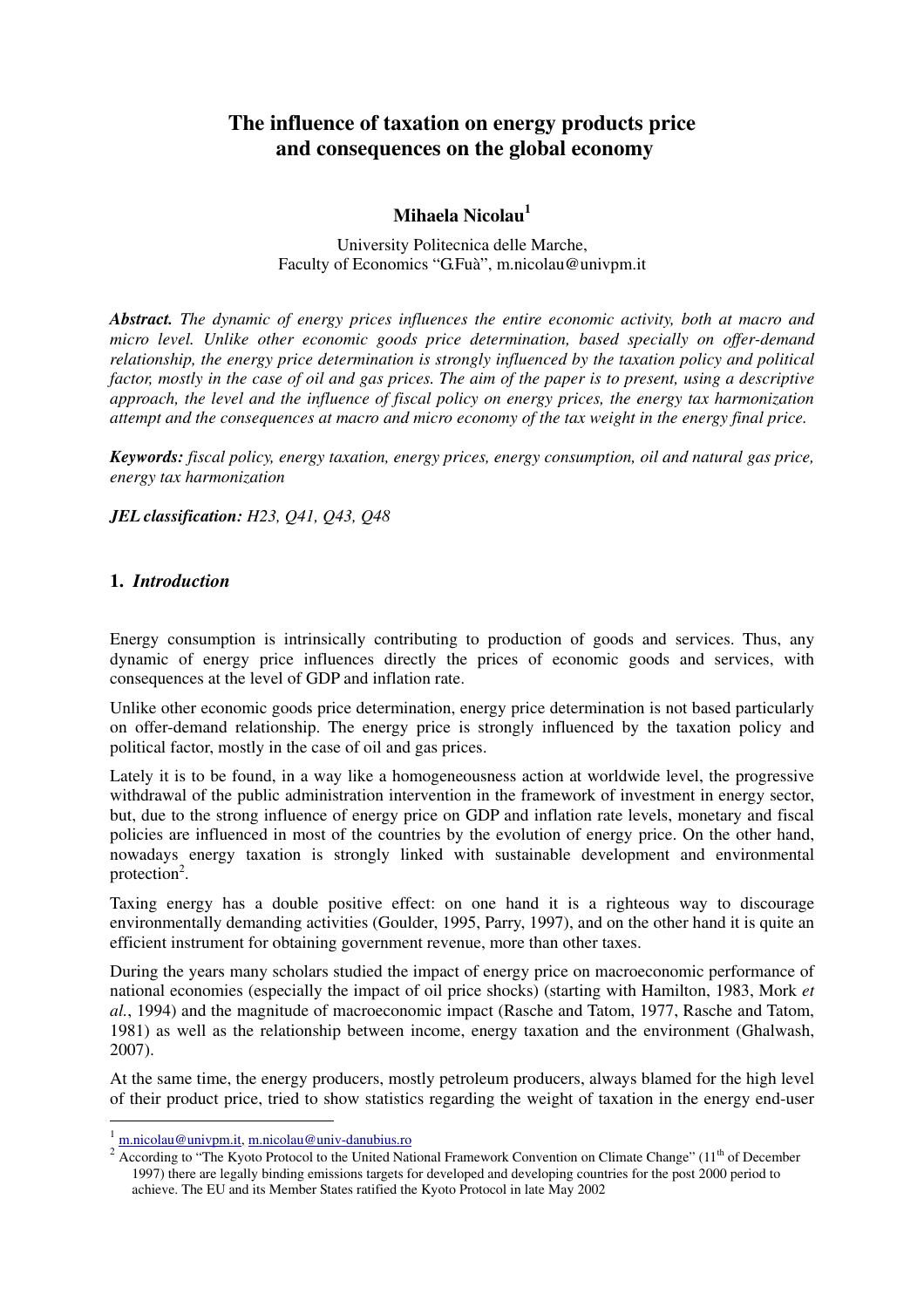prices.

The aim of this paper is only to present, using a descriptive approach, the level and the influence of fiscal policy on energy prices, the energy tax harmonization attempt and, in a smaller part, the consequences at macro and micro economy of the tax level presented into the energy end-user price.

Due to the still important weight of oil and natural gas products in energy product demand and consumption, we analyse especially these components of energy sector.

The paper is structured in four main parts. Thus, the  $2<sup>nd</sup>$  Section presents the evolution of energy consumption and energy price determination, fallowed by the  $3<sup>rd</sup>$  Section where we present the role and the evolution of taxation as component of energy price, while in the Section 4 is presented the energy tax harmonization attempt for the EU region and USA. The 5<sup>th</sup> Section concludes the paper.

#### **2.** *Energy Consumption and Energy Price Determination*

#### *2.1 Energy Consumption*

The United States Energy Information Administration in its IEO2009 projects an increase by 44 percent from 2006 to 2030 in total world consumption of marketed energy, the largest projected increase in energy demand being for the non-OECD economies. Indeed, the development of emerging economies, especially China and India, leads to an important increase in energy consumption that is difficult to control and limit.

If analyse the evolution of energy consumption<sup>3</sup> starting 1988 till 2008, as presented in Table 1, we can easily see that the regions with the biggest increase are those that include the emerging economies.

| Region                     | 1988 | 1998 | 2000 | 2001 | 2002 | 2003 | 2004  | 2005  | 2006  | 2007  | 2008  |
|----------------------------|------|------|------|------|------|------|-------|-------|-------|-------|-------|
| North<br>America           | 2635 | 2680 | 2747 | 2688 | 2728 | 2751 | 2803  | 2819  | 2803  | 2849  | 2799  |
| South & Central<br>America | 447  | 448  | 459  | 462  | 465  | 470  | 490   | 511   | 538   | 563   | 579   |
| Europe,<br>Eurasia         | 2759 | 2757 | 2806 | 2827 | 2835 | 2877 | 2925  | 2937  | 2978  | 2956  | 2964  |
| Middle East                | 373  | 384  | 399  | 424  | 444  | 463  | 492   | 533   | 555   | 577   | 613   |
| Africa                     | 266  | 273  | 276  | 281  | 289  | 302  | 318   | 323   | 327   | 341   | 356   |
| Asia Pacific               | 2405 | 2477 | 2572 | 2638 | 2739 | 2945 | 3227  | 3430  | 3617  | 3816  | 3981  |
| <b>Total World</b>         | 8885 | 9021 | 9262 | 9323 | 9502 | 9810 | 10258 | 10555 | 10820 | 11104 | 11294 |
| of which:                  |      |      |      |      |      |      |       |       |       |       |       |
| E.U                        | 1689 | 1685 | 1703 | 1731 | 1717 | 1748 | 1770  | 1771  | 1773  | 1732  | 1728  |
| <b>OECD</b>                | 5164 | 5237 | 5353 | 5318 | 5356 | 5415 | 5513  | 5551  | 5548  | 5568  | 5508  |
| <b>FSU</b>                 | 902  | 905  | 925  | 927  | 943  | 953  | 973   | 973   | 1011  | 1022  | 1028  |
| Other EMEs                 | 2821 | 2879 | 2983 | 3077 | 3203 | 3441 | 3772  | 4030  | 4261  | 4513  | 4757  |

**Table 1** Energy consumption evolution<sup>\*</sup>

Sources: BP, "Statistical Review of World Energy Full Report 2009"; \*million tones oil equivalent<sup>4</sup>

<sup>&</sup>lt;sup>3</sup> Due data information access, in this analyze we consider only primary energy, comprises commercially traded fuels only. Excluded, therefore, are fuels such as wood, peat and animal waste which, though important in many countries, are unreliably documented in terms of consumption statistics. Also excluded are wind, geothermal and solar power generation. Taking into account that secondary energy results from the transformation of primary energy, we consider that analyzing only primary energy data for energy consumption, it does not give us a deformed illustration of state of the art regarding world energy consumption

<sup>&</sup>lt;sup>4</sup> One tone of oil equivalent equals approximately 40 million Btu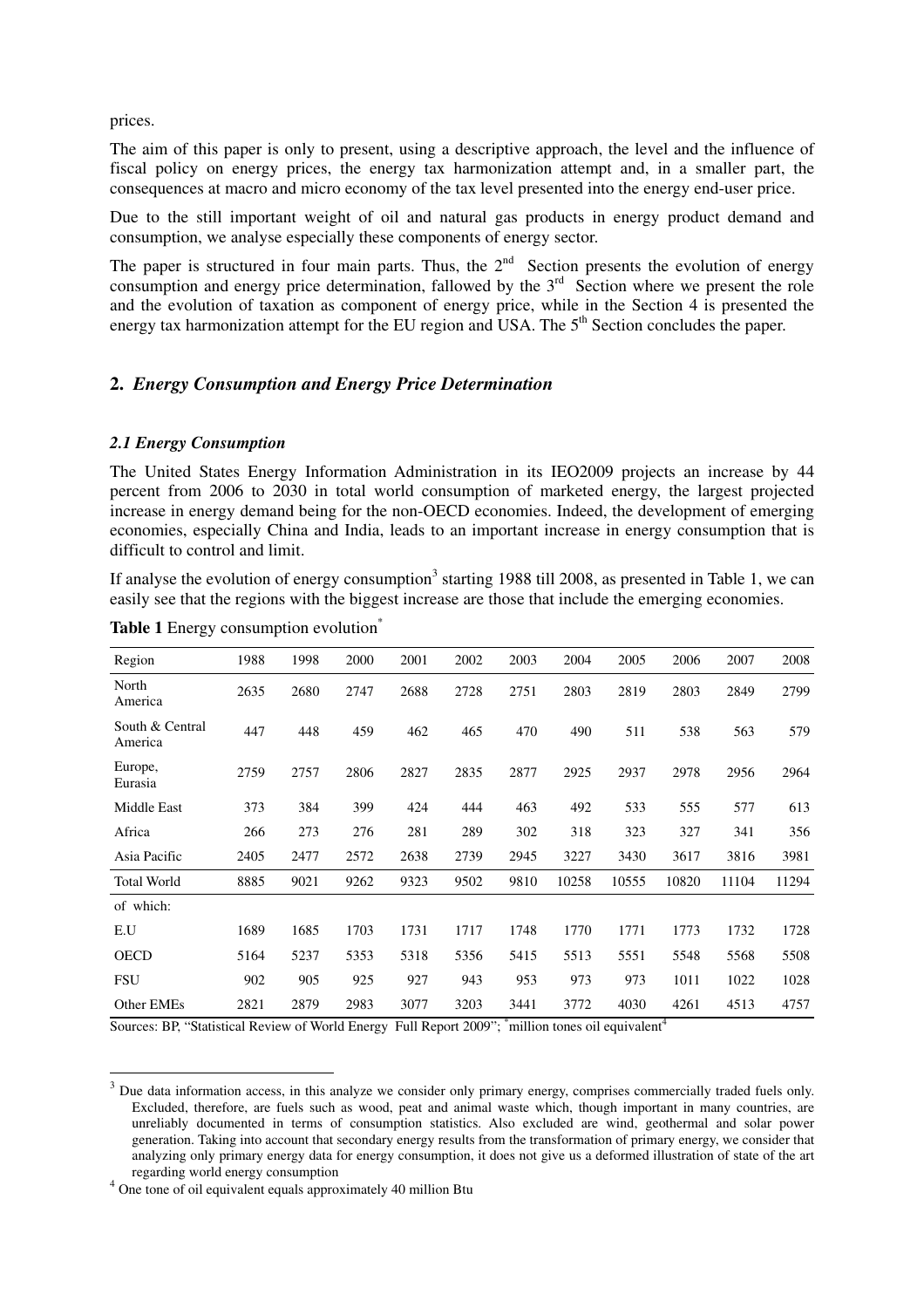A comparative look at the evolution of energy consumption between 1988 - 2008, in percents only for 1988, 1998 and 2008 years, give us a more clear image of increasing and decreasing of world energy consumption (see Table 2).

| Region                     | 1988 | 1998 | $(\%)$   | 2008  | (%)      |
|----------------------------|------|------|----------|-------|----------|
| North America              | 2635 | 2680 | 14,07    | 2799  | 21,18    |
| South & Central<br>America | 447  | 448  | 39,65    | 579   | 80,78    |
| Europe, Eurasia            | 2759 | 2757 | $-13,32$ | 2964  | $-6,89$  |
| Middle East                | 373  | 384  | 51,64    | 613   | 148,86   |
| Africa                     | 266  | 273  | 23,03    | 356   | 64,09    |
| Asia Pacific               | 2405 | 2477 | 39,44    | 3981  | 130,87   |
| <b>Total World</b>         | 8888 | 9021 | 11,07    | 11294 | 41,14    |
| of which:                  |      |      |          |       |          |
| E.U                        | 1689 | 1685 | 1,14     | 1728  | 3,47     |
| OECD                       | 5164 | 5237 | 13,51    | 5508  | 21,08    |
| <b>FSU</b>                 | 902  | 905  | $-34,6$  | 1028  | $-25,43$ |
| Other EMEs                 | 2821 | 2879 | 36,1     | 4757  | 129,47   |

**Table 2** Comparative evolution of world energy consumption (1988, 1998, 2008)

 Sources: Calculations made in base of "Statistical Review of World Energy Full Report 2009", BP.

Comparing with the value of energy consumption of the 1988 year, the increasing of world energy consumption in the last ten and twenty years, was more significant in the last decade, but even so with only 41,14% which is not such a big growth comparing with the values meet in the consumption level by regions for the same period. As we mentioned before, the regions with emerging economies reported significant increases of energy consumption, specially in the last decade (increases in Middle East and Asia Pacific with 148,86% , 130,87% respectively, at the end of 2008 comparing with the consumption in 1988). It is also to be noted the diminution in energy consumption of the Europe and Eurasia regions, mainly because of the decrease consumption in Former Soviet Union states (with 34,6% in 1998 comparing with 1988, respectively with 25,43% lower in 2008), but also due to the energy tax harmonization attempt in EU states.

Analysing the data regarding consumption by fuel offered by BP Statistical Review of World Energy 2009, during 2007 – 2008 period we can see that oil and natural gas weight in total energy consumption is still significant in all regions (see Table 3 and Table 4). For this reason we chose to analyse in our study mostly oil and natural gas as energy products.

**Table 3** Fuel weight in total energy consumption – 2007

|                    | Oil  | Natural | Coal | Nuclear | Hydro    | Total |
|--------------------|------|---------|------|---------|----------|-------|
| Region             |      |         |      |         |          |       |
|                    |      | Gas     |      | Energy  | Electric |       |
| North America      | 39.8 | 25,9    | 21,6 | 7,6     | 5,1      | 100   |
| South & Central    | 46,1 | 22,5    | 4,0  | 0,8     | 27.1     | 100   |
| America            |      |         |      |         |          |       |
| Europe, Eurasia    | 32,0 | 34,6    | 17.9 | 9,3     | 6,1      | 100   |
| Middle East        | 50,2 | 47,3    | 1,6  | 0,0     | 0,9      | 100   |
| Africa             | 38,1 | 23,5    | 31,0 | 0,9     | 6.5      | 100   |
| Asia Pacific       | 30,9 | 10,8    | 50,1 | 3,2     | 5,0      | 100   |
| <b>Total World</b> | 35,5 | 23,9    | 28,8 | 5,6     | 6,3      | 100   |
| of which:          |      |         |      |         |          |       |
| E.U                | 40.4 | 25,0    | 18,3 | 12,2    | 4,0      | 100   |
| <b>OECD</b>        | 40.3 | 23,9    | 21,4 | 9,4     | 5,1      | 100   |
| <b>FSU</b>         | 18,2 | 54,1    | 16,3 | 5,9     | 5.5      | 100   |
| Other EMEs         | 33,4 | 17,1    | 40.7 | 0,9     | 7,9      | 100   |

Sources: Calculations made in base of "Statistical Review of World Energy Full Report 2009", BP.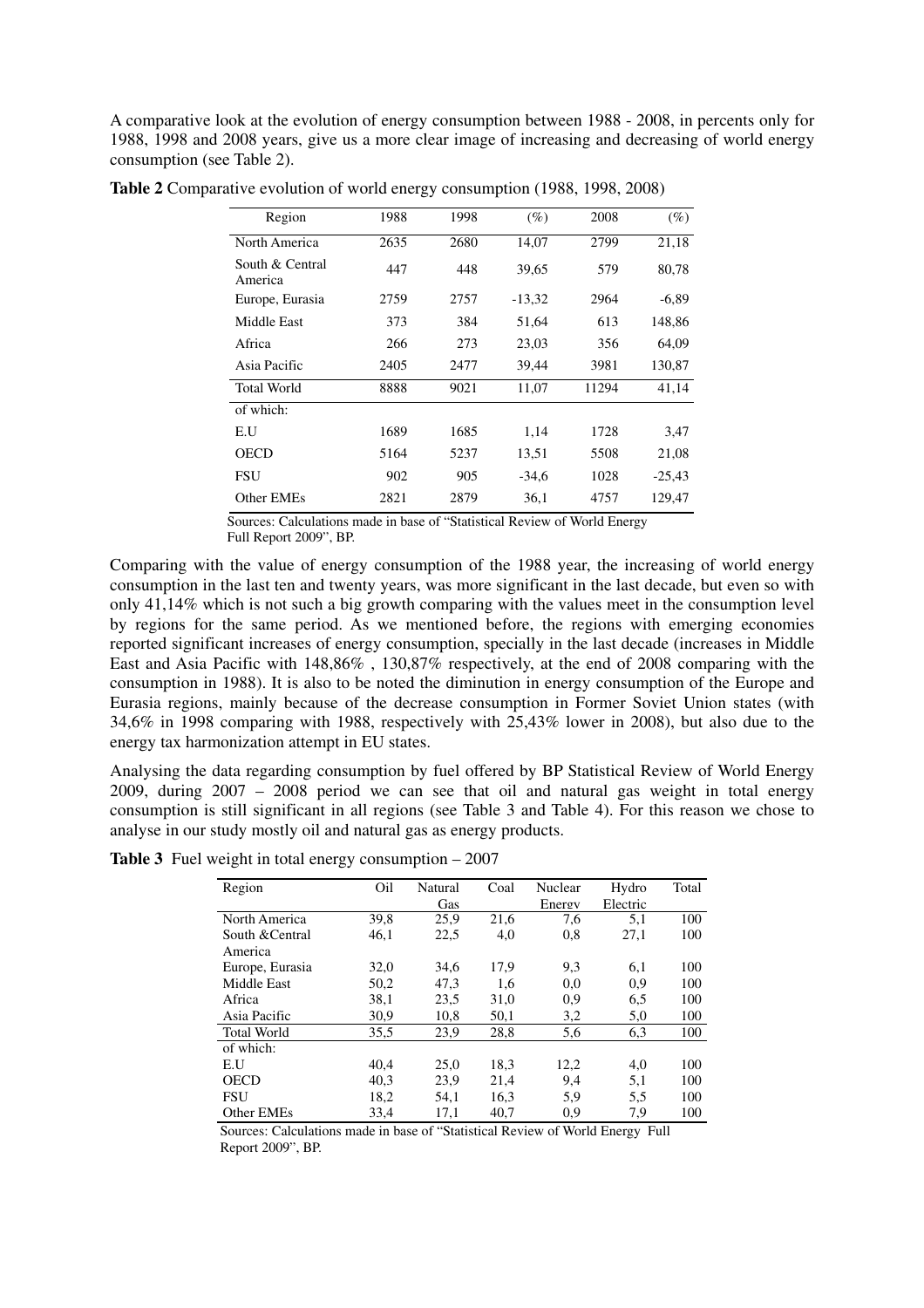| Region             | Oil  | Natural<br>Gas | Coal | Nuclear<br>Energy | Hydro<br>Electric | Total |
|--------------------|------|----------------|------|-------------------|-------------------|-------|
| North America      | 38,5 | 26,8           | 21,7 | 7,7               | 5,3               | 100   |
| South & Central    | 46,6 | 22,2           | 4,0  | 0,8               | 26,3              | 100   |
| America            |      |                |      |                   |                   |       |
| Europe, Eurasia    | 32,2 | 34,7           | 17,6 | 9,3               | 6,1               | 100   |
| Middle East        | 50,0 | 48,0           | 1,5  | 0.0               | 0.5               | 100   |
| Africa             | 38,0 | 24,0           | 31,0 | 0,8               | 6,2               | 100   |
| Asia Pacific       | 29,7 | 11,0           | 51,0 | 3,0               | 5,3               | 100   |
| <b>Total World</b> | 34.8 | 24,1           | 29,2 | 5,5               | 6,4               | 100   |
| of which:          |      |                |      |                   |                   |       |
| E.U                | 40.7 | 25,5           | 17.4 | 12,3              | 4,1               | 100   |
| <b>OECD</b>        | 39.6 | 24,6           | 21,3 | 9,4               | 5,2               | 100   |
| <b>FSU</b>         | 18,4 | 53,3           | 17,2 | 5,8               | 5,2               | 100   |
| Other EMEs         | 32,8 | 17,3           | 41,1 | 0,9               | 7,9               | 100   |

**Table 4** Fuel weight in total energy consumption – 2008

Sources: Calculations made in base of "Statistical Review of World Energy Full Report 2009", BP.

#### *2.2 Energy Price Determination*

Unlike other economic goods price determination, energy price determination is not based particularly on offer-demand relationship. Within energy system, price determination is handled in an ad hoc manner (Griffin, 1996) and could meet different determination formulas for individual fuels: according to Griffin studies for the United States energy market, the coal price could be determined as a mark-up over mining costs, while natural gas price and crude oil prices are administratively determined, obviating any need to model these prices.

Other scholars, using econometric models to analyse information that covers the period between 1Q 1979 to 3Q 1990, emphasize that there is no feedback of the energy demand and supply on prices in the Europe Community; average final energy prices in the European Community are mainly defined by (exogenous) import prices, the taxation regime, national regulations and seasonal factors (Deimezis, 1996).

Even some recent studies sustain the Deimezis, 1996, hypothesis: comparing with other commodities, the energy supply and demand are relatively inelastic, this being the main reason for the fiscal efficiency in energy sector. Studies emphasis that the consumer is more sensitive to a tax change, than a producer price change, regarding energy products (Ghalwash, 2007).

### **3.** *The Role and Evolution of Taxation on Energy Price*

As we have already said in the Section 1, taxing energy has a double positive effect: primarily it is a righteous way to discourage environmentally demanding activities and secondarily it is more efficient than other taxes to obtain government revenue.

Due to the fact that energy end-users hardly know the influence of supply on energy end-user prices is not as important as they believe, energy producers were always blamed for the energy price changes, specially when prices are increasing. This is why energy producers (mainly oil producers) are trying to prove and to demonstrate that the biggest part of the energy end-user prices does not return to them, but to energy end-users' governments under the taxation form.

The lately issues of OPEC research studies (OPEC Research Division, 2009) illustrates the wide regional variations in the prices of different oil products for 2008 and proof that these price variations are not due to differences in crude oil prices, from region to region and during the years, but to varying levels of taxation in the major consuming countries; that range from relatively low levels (in USA) to very high levels in many European countries. For our analyse we considered the major consuming countries and regions as following: USA, Canada, Japan, France, Germany, Italy, United Kingdom and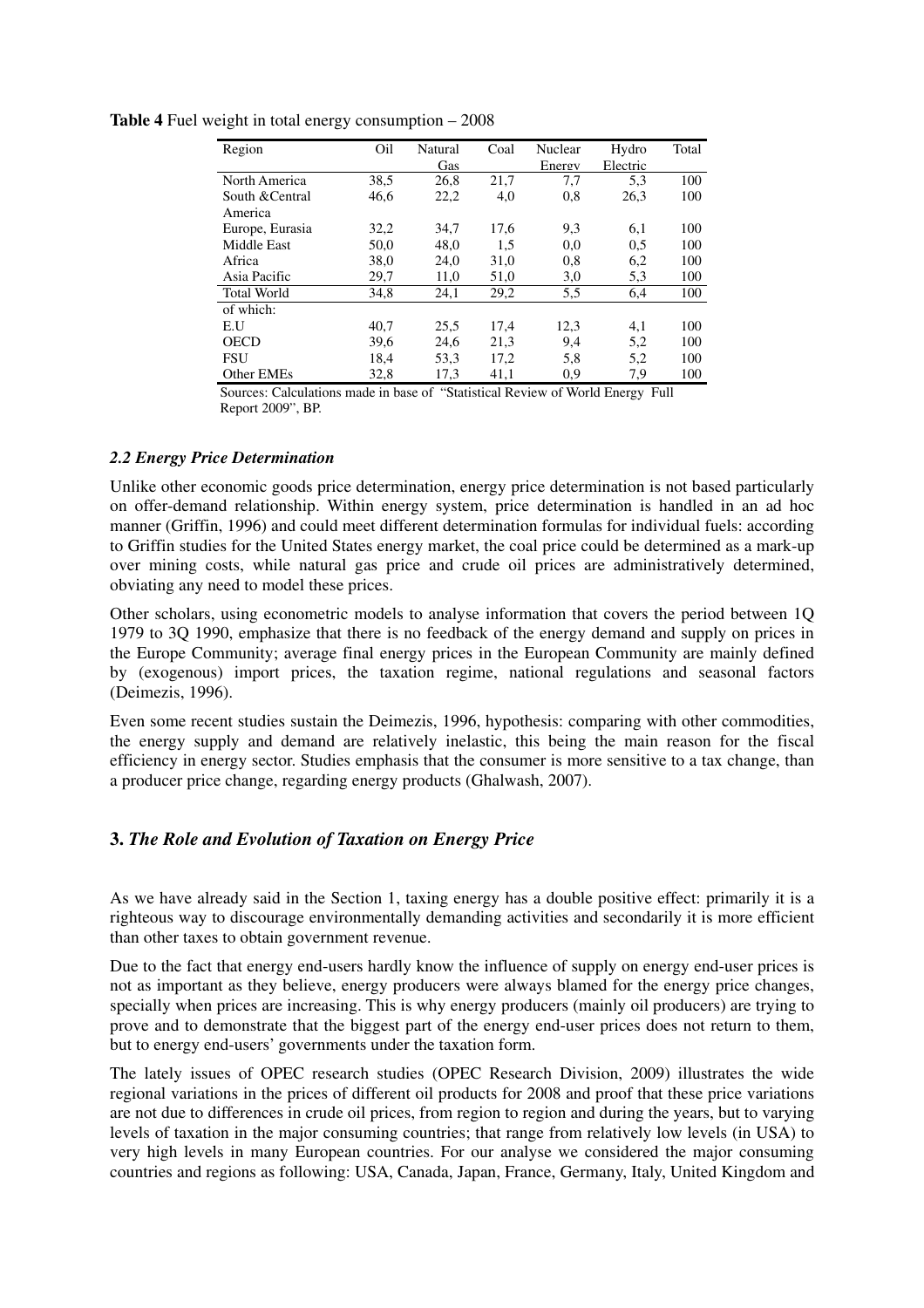## $OECD<sup>5</sup>$ .

Even if the discrepancy between all final energy price components is increased yearly, the crude CIF price differences from region to region vary inside of small intervals (maximum difference 7,3 UD dollars per barrel in 2007), comparing with taxes and end-user prices. If at the beginning, the maximum difference between taxes on each region was about 42,7 US dollars per barrel<sup>6</sup> (in 1988), at the end of 2008 the difference between the minimum tax value per barrel and the maximum level arrived at 130,3 US dollar per barrel. (\$38,1 per barrel tax value in USA and \$168,4 per barrel in United Kingdom) (see Table 5).

| Region                           | 1988             | 1998              | 2000              | 2001              | 2002              | 2003             | 2004              | 2005              | 2006               | 2007               | 2008              |
|----------------------------------|------------------|-------------------|-------------------|-------------------|-------------------|------------------|-------------------|-------------------|--------------------|--------------------|-------------------|
| Composite<br>barrel <sup>'</sup> | $34.7 -$<br>92,3 | $39.9 -$<br>131,7 | $58,0 -$<br>152,9 | $54.3 -$<br>143,0 | $55,0 -$<br>142,7 | $55,6-$<br>147,7 | $72,2 -$<br>154,6 | $87,0-$<br>181,7  | $108.7 -$<br>223,8 | $119.7 -$<br>236,9 | $159,6-$<br>289,0 |
|                                  | 57,6             | 91,8              | 94,9              | 88,7              | 87,7              | 92,1             | 82,4              | 94,7              | 115,1              | 117,2              | 129,4             |
| Crude CIF<br>Price               | $14,7-$<br>15,5  | $12,0 -$<br>13,7  | $27.5 -$<br>29,1  | $22,1-$<br>25,0   | $23,5 -$<br>25,4  | $27.7 -$<br>29,5 | $32,8 -$<br>37,9  | $46,0-$<br>52,6   | $56,2 -$<br>63,2   | $63.9 -$<br>71,2   | $91,1 -$<br>97,3  |
|                                  | 0,8              | 1,7               | 1,6               | 2,9               | 1,9               | 1,8              | 5,1               | 6,6               | $\tau$             | 7,3                | 6,2               |
| $\text{Tax}^8$                   | $8,8-$<br>51, 5  | $13.5 -$<br>89,6  | $15,8-$<br>94,1   | $15.3 -$<br>88,0  | $15,1 -$<br>90,9  | $14.3 -$<br>94,9 | $18,4-$<br>96,4   | $19.7 -$<br>106,1 | $22,8-$<br>137,0   | $26.8 -$<br>140,7  | $38,1-$<br>168,4  |
|                                  | 42,7             | 76.1              | 78.3              | 72,7              | 75.8              | 80.6             | 78                | 86,4              | 114.2              | 113.9              | 130,3             |
| Industry<br>Margin <sup>9</sup>  | $11.1 -$<br>36,8 | $14.4 -$<br>29,4  | $12.5 -$<br>30,4  | $14.4 -$<br>30,5  | $12.3 -$<br>27,2  | $8.4 -$<br>23,6  | $10.0 -$<br>30,7  | $10.3 -$<br>24,1  | $10.6 -$<br>29,7   | $12.7 -$<br>29,0   | $8,0 -$<br>30,4   |
|                                  | 25,7             | 15                | 17,9              | 16,1              | 14,9              | 15,2             | 20,7              | 13,8              | 19,1               | 16,3               | 22,4              |

**Table 5** Variation intervals between selected regions (US dollars per barrel)

Source: Calculations made in base of OPEC 2009 statistical data

Given the end-user price differences between regions during the analysed period and price components considered, we can strongly state that end-user price differences between regions and its increment are not consequences of a proportional increment of producers price, but of fiscal policy conducted by each country/region.

Regarding the tax level evolution in major consumer countries we considered, it is to notice the big differences between USA - Canada and European countries. While in the USA, one of the biggest consumer of oil products in the world, the average taxation weight in end-user price during the analysed period is 25,74%, in European developed countries it represents more than 50 percent of enduser price (as average value for the analysed period, it has been found the fallowing: Germany 57,11%, France 57,87%, Italy 59,12% , United Kingdom 60,23%).

We emphasize also that the industry margin in final price is not as important as could believe. Except USA and Canadian petroleum industry, the industry margin has decreased in the past years. (Table 6)

|                        | 1988 | 1998 | 2000 | 2001 | 2002 | 2003 | 2004 | 2005 | 2006 | 2007 | 2008 |
|------------------------|------|------|------|------|------|------|------|------|------|------|------|
| <b>USA</b>             |      |      |      |      |      |      |      |      |      |      |      |
| Crude CIF Price        | 42.4 | 30.1 | 47.4 | 40.7 | 42.7 | 49,7 | 45.4 | 52.9 | 51.7 | 53.4 | 57,1 |
| Tax                    | 25.4 | 33,8 | 27.2 | 28,2 | 27.5 | 25.7 | 25.5 | 22.6 | 21.0 | 22,4 | 23,9 |
| <b>Industry Margin</b> | 32,3 | 36,1 | 25,3 | 31.1 | 29,8 | 24,6 | 29,1 | 24.5 | 27,3 | 24,2 | 19,0 |
| Canada                 |      |      |      |      |      |      |      |      |      |      |      |
| Crude CIF Price        | 29,0 | 24.9 | 42.2 | 38.2 | 39,6 | 44.6 | 44.3 | 53.6 | 53.5 | 55.6 | 59,7 |
| Tax                    | 30.7 | 40.0 | 32.4 | 32.4 | 32.5 | 31,3 | 27.7 | 28.7 | 27.9 | 27.3 | 29,7 |
| <b>Industry Margin</b> | 40,3 | 35,1 | 25,4 | 29,3 | 27,9 | 24,2 | 28,0 | 17,7 | 18,6 | 17,2 | 10,6 |
|                        |      |      |      |      |      |      |      |      |      |      |      |

**Table 6** Components weight in final consumer price for oil products

5 OECD countries excluding Australia, New Zealand, Turkey, Iceland; Greece included only for 1993 - 1999

 $6$  1 barrel (US petroleum) = 158,9872956 liters, http://www.convertunits.com/from/barrel+%5BUS,+petroleum%5D/to/litres

<sup>7</sup> Composite barrel is a consumption weighted average of final consumer prices of main groups of refined products (including taxes).

 $8$  Tax is a consumption weighted average of total taxes (including VAT if applicable) levied on refined products.

<sup>9</sup> Industry Margin is a calculated value subtracting the Tax and Crude CIF Price from the price of Composite Barrel.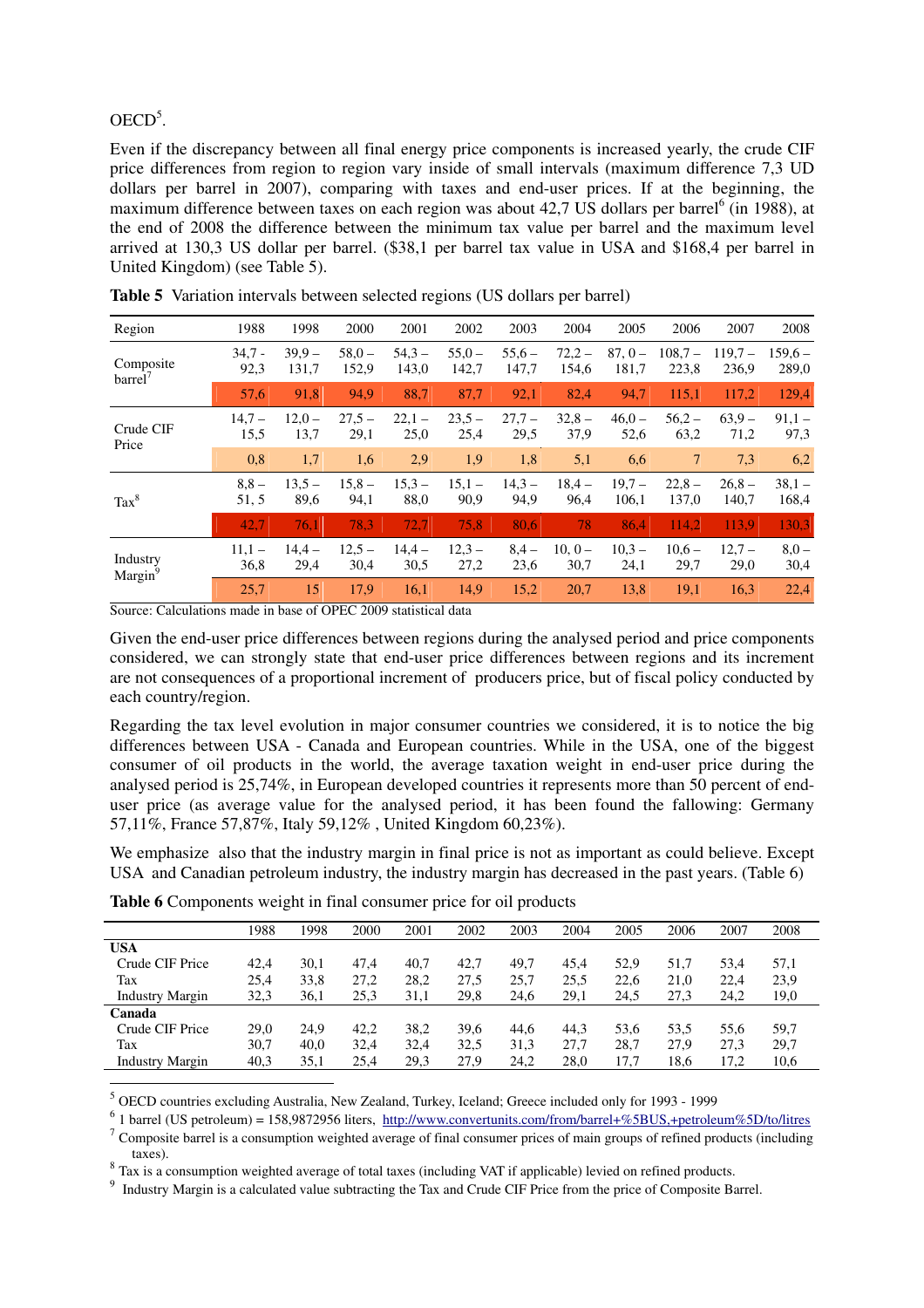| Japan<br>Crude CIF Price<br>19,2<br>17,0<br>25,6<br>28,2<br>33,2<br>32,6<br>42,9<br>47,6<br>48,9<br>53,4<br>27,0<br>56,2<br>55,7<br>56,3<br>49,7<br>50,6<br>37,3<br>39,6<br>37,3<br>65,1<br>35,8<br>40,7<br>Tax<br>17,3<br>16,2<br>13,8<br><b>Industry Margin</b><br>24,6<br>17,9<br>18,1<br>22,1<br>30,1<br>21,4<br>12,9<br>6,0<br><b>France</b><br>22,1<br>22,6<br>25,7<br>37,2<br>37,0<br>39,1<br>42,5<br>Crude CIF Price<br>18,6<br>12,1<br>25,6<br>30,3<br>63,8<br>72,5<br>59,3<br>58,7<br>52,2<br>58,5<br>54,4<br>61,0<br>52,4<br>49,9<br>53,9<br>Tax<br>15,4<br>15,9<br>23,5<br>18,1<br>15,6<br>8,7<br>10,6<br>10,6<br>10,9<br>3,6<br><b>Industry Margin</b><br>17,6<br>Germany |
|----------------------------------------------------------------------------------------------------------------------------------------------------------------------------------------------------------------------------------------------------------------------------------------------------------------------------------------------------------------------------------------------------------------------------------------------------------------------------------------------------------------------------------------------------------------------------------------------------------------------------------------------------------------------------------------|
|                                                                                                                                                                                                                                                                                                                                                                                                                                                                                                                                                                                                                                                                                        |
|                                                                                                                                                                                                                                                                                                                                                                                                                                                                                                                                                                                                                                                                                        |
|                                                                                                                                                                                                                                                                                                                                                                                                                                                                                                                                                                                                                                                                                        |
|                                                                                                                                                                                                                                                                                                                                                                                                                                                                                                                                                                                                                                                                                        |
|                                                                                                                                                                                                                                                                                                                                                                                                                                                                                                                                                                                                                                                                                        |
|                                                                                                                                                                                                                                                                                                                                                                                                                                                                                                                                                                                                                                                                                        |
|                                                                                                                                                                                                                                                                                                                                                                                                                                                                                                                                                                                                                                                                                        |
|                                                                                                                                                                                                                                                                                                                                                                                                                                                                                                                                                                                                                                                                                        |
|                                                                                                                                                                                                                                                                                                                                                                                                                                                                                                                                                                                                                                                                                        |
| 27,8<br>14,9<br>25,8<br>35,5<br>38,4<br>Crude CIF Price<br>30,3<br>26,9<br>29,2<br>31,1<br>41,0<br>37,4                                                                                                                                                                                                                                                                                                                                                                                                                                                                                                                                                                                |
| 56,2<br>60,8<br>62,1<br>56,3<br>52,0<br>63.5<br>57,1<br>50,7<br>57,0<br>55,8<br>Tax<br>57,1                                                                                                                                                                                                                                                                                                                                                                                                                                                                                                                                                                                            |
| 13,5<br>8,7<br>20,2<br>21,6<br>16,0<br>13,3<br>12,6<br>8,4<br>7,5<br>6,8<br>4,5<br><b>Industry Margin</b>                                                                                                                                                                                                                                                                                                                                                                                                                                                                                                                                                                              |
| <b>Italy</b>                                                                                                                                                                                                                                                                                                                                                                                                                                                                                                                                                                                                                                                                           |
| 12,5<br>27,6<br>25,0<br>28,1<br>30,8<br>39,3<br>38,6<br>39,5<br>41,0<br>Crude CIF Price<br>19,6<br>24,6                                                                                                                                                                                                                                                                                                                                                                                                                                                                                                                                                                                |
| 65,2<br>58,9<br>62,9<br>70,7<br>59,2<br>63,7<br>59,5<br>52,4<br>54,7<br>50,7<br>52,5<br>Tax                                                                                                                                                                                                                                                                                                                                                                                                                                                                                                                                                                                            |
| 15,2<br>16,9<br>15,8<br>8,3<br>8,3<br>6,6<br>13,5<br>12,5<br>9,6<br>6,7<br>9,9<br><b>Industry Margin</b>                                                                                                                                                                                                                                                                                                                                                                                                                                                                                                                                                                               |
| <b>United Kingdom</b>                                                                                                                                                                                                                                                                                                                                                                                                                                                                                                                                                                                                                                                                  |
| Crude CIF Price<br>22,6<br>33,2<br>16,3<br>9,6<br>18,6<br>17,1<br>17,2<br>19,7<br>28,4<br>28,0<br>29,9                                                                                                                                                                                                                                                                                                                                                                                                                                                                                                                                                                                 |
| 43,9<br>68,1<br>61,5<br>61,5<br>63,7<br>64,3<br>62,4<br>58,4<br>61,2<br>59,4<br>58,2<br>Tax                                                                                                                                                                                                                                                                                                                                                                                                                                                                                                                                                                                            |
| 39,9<br>22,3<br>19,9<br>21,3<br>19,1<br>16,0<br>15,0<br>13,2<br>10,9<br>10,7<br>8,6<br><b>Industry Margin</b>                                                                                                                                                                                                                                                                                                                                                                                                                                                                                                                                                                          |
| <b>OECD</b>                                                                                                                                                                                                                                                                                                                                                                                                                                                                                                                                                                                                                                                                            |
| Crude CIF Price<br>29,4<br>18,3<br>33,1<br>30,2<br>30,5<br>33,5<br>40,3<br>48,4<br>48,2<br>49,2<br>32,3                                                                                                                                                                                                                                                                                                                                                                                                                                                                                                                                                                                |
| 40,5<br>36,9<br>48,0<br>42,7<br>44,9<br>47,5<br>46,9<br>44,6<br>40,2<br>42,0<br>41,3<br>Tax                                                                                                                                                                                                                                                                                                                                                                                                                                                                                                                                                                                            |
| 30,1<br>33,6<br>24,2<br>25,0<br>22,0<br>9,8<br>9,5<br>30,8<br><b>Industry Margin</b><br>19,6<br>15,1<br>11,3                                                                                                                                                                                                                                                                                                                                                                                                                                                                                                                                                                           |

Source: Calculations made on the base of OPEC statistical data 2009

The Figure 1 illustrates the weight of each price component (crude CIF price, tax, industry margin) for OECD countries<sup>10</sup>. It is easy to notice that always during the last 20 years the industry gain from final price value around or less than 30%, while the taxis have always been the major component.

The crude CIF price had a calm dynamic for almost 16 years, with weights between 18% and 30% in final price, until 2004, when the weight arrived at 40,3% and continued to rise. Thus, starting late 2004 till 2007 crude CIF price was the main component of end-user price, surpassing the tax level. After 2007, the CIF price weight decreased and also tax level, but it is notice an important increment of industry margin. At the end of 2008, for OECD countries we could see that there is an equilibrium between price components weights: crude CIF price 32,3%, tax 36,9% and industry margin 30,8%



**Figure 1** Components weight in final consumer price - OECD

 $\overline{a}$ 

<sup>&</sup>lt;sup>10</sup> OECD countries excluding Australia, New Zealand, Turkey, Iceland; Greece included only for 1993 - 1999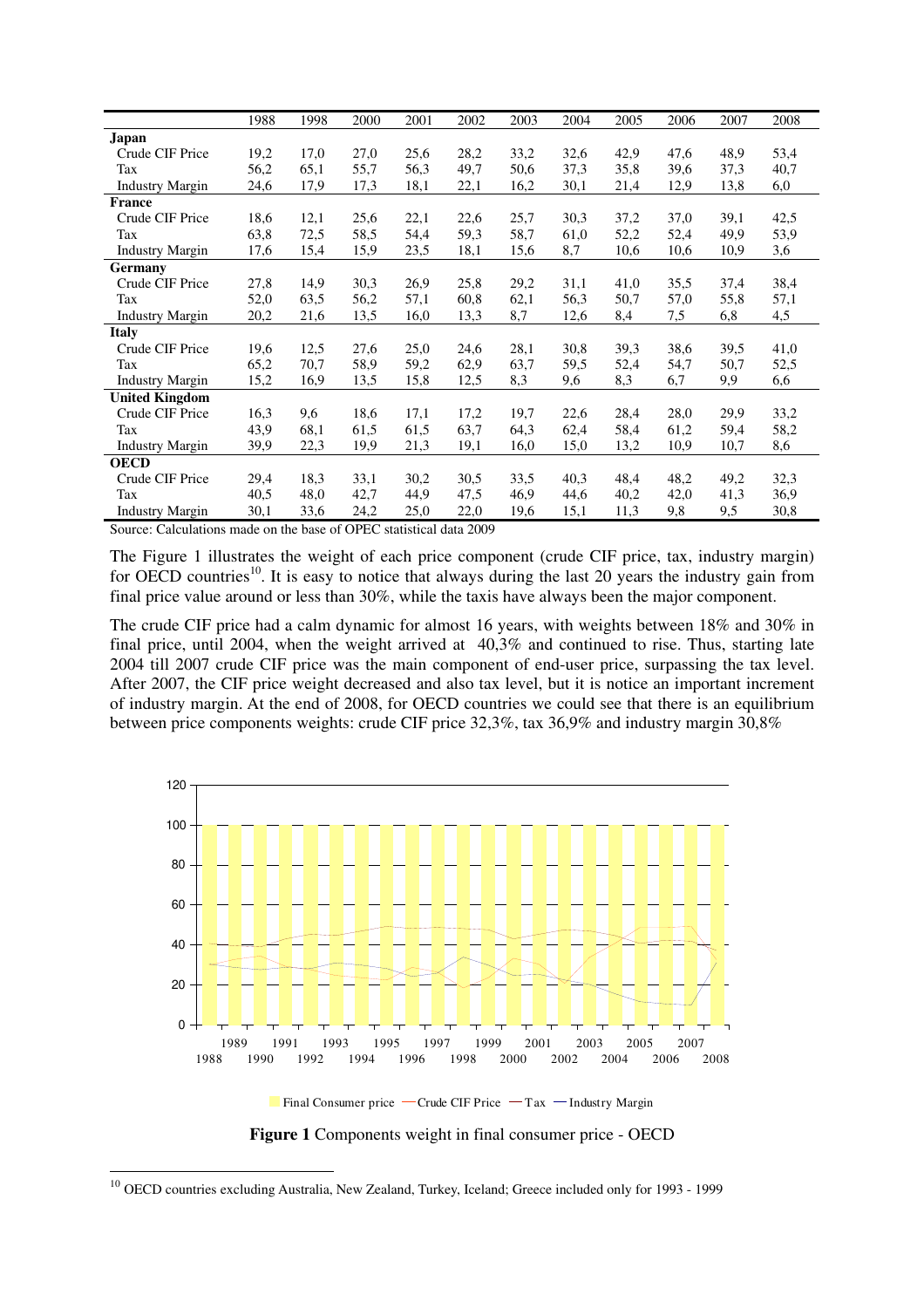#### **4.** *Energy Tax Harmonization*

Many countries have, over the last few decades, raised specific energy taxes, which has acted to reduce energy dependence, especially oil dependence, and to create a tax harmonization environment.

The Treaty of Rome, in 1957, emphasis the four fundamental freedoms necessary to establish a Common Market: movement of people, goods, capital and the freedom to supply services, which imply, besides others, the harmonization of indirect taxes: customs duties, value added tax, excise duties, *energy and environmental taxes*, vehicle taxation.

The tax harmonization, seen either as environment protection or reducing distortions instrument, is not a worldwide nations aim. The United States of America, for example, do not have legal statements for energy tax harmonization at the level of each one of its states. At the same time it has very low motor fuel tax rates compared with other advanced economies and no general tax on the carbon content of fuels. Instead, the U.S. Tax law contains a complex and growing set of incentives for energy production and investments in alternative fuels and technologies (Toder, 2007).

#### *4.1 Tax Harmonization Attempt for European Union*

European Commission regard energy tax as a crucial instrument in meeting Kyoto Protocol targets for reduced greenhouse gas emissions. Besides Kyoto Protocol targets, the aim of European institutions is to maintain a functional Common Market at the level of energy products also, therefore reducing distortions that currently exist between Member Stats is to be done. On this meaning, in October 2003, the European Union introduced a Directive regarding the EU's minimum taxation system from mineral oils to all energy products including coal, natural gas and electricity $^{11}$ .

The Directive aims at reducing distortions that still exist between Member States and between mineral oils and other energy products which up to now have not been subject to EU tax legislation. Also, it has to be seen as the result of a series of attempts to establish a more stringent energy taxation system in Europe, attempts that during the years have had the evolution as presented in Table 7.

| Year               | Attempt characteristics                                                                                                                                                                                                            | Comments                                                                                                                                                                                                                                                               |
|--------------------|------------------------------------------------------------------------------------------------------------------------------------------------------------------------------------------------------------------------------------|------------------------------------------------------------------------------------------------------------------------------------------------------------------------------------------------------------------------------------------------------------------------|
| 1992               | - a Community system for taxing mineral oils was established by<br>2 Directives (92/81/EEC and 92/82/EEC);<br>- this system, however, was far from a full harmonization of oil<br>taxation                                         | One of the Directive was regarding<br>the harmonization of the structure of<br>duties<br>mineral<br>oils<br>excise<br>$\alpha$ n<br>$(92/81/EEC)$ ,<br>while the second<br>focused on the approximation of the<br>rates of excise duties on mineral oil<br>(92/82/EEC) |
| May<br>1995        | - a proposal for $CO2/energy$ taxation                                                                                                                                                                                             | Political blockaded                                                                                                                                                                                                                                                    |
| 1997               | - the European Commission presented a proposal for a taxation<br>framework of energy products (including coal and gas) and<br>electricity.                                                                                         | suffered<br>long process<br>It<br>a<br>- of<br>discussions and modifications and its<br>final form was the foundation for the<br>Directive adopted in 2003                                                                                                             |
| 27 October<br>2003 | - after discussions and modifications of the proposal from 1997,<br>the Council of the European Union adopted Directive<br>2003/96/EC restructuring the Community framework for the<br>taxation of energy products and electricity | It gives minimum tax rates to comply<br>with by January 2004 for various fuel<br>types and electricity, separated by<br>three user categories.                                                                                                                         |
| April<br>2004      | - an amendment was adopted by EU's Council of Ministers that<br>allows the EU accession countries temporarily to apply country<br>specific excise duty exemptions or lower rates.                                                  | The exemptions last no longer than<br>2012                                                                                                                                                                                                                             |

**Table 7** Attempts to establish an energy taxation system in EU

 $\overline{a}$ 

 $11$  Council Directive restructuring the Community framework for the taxation of energy products and electricity 2003/96/EC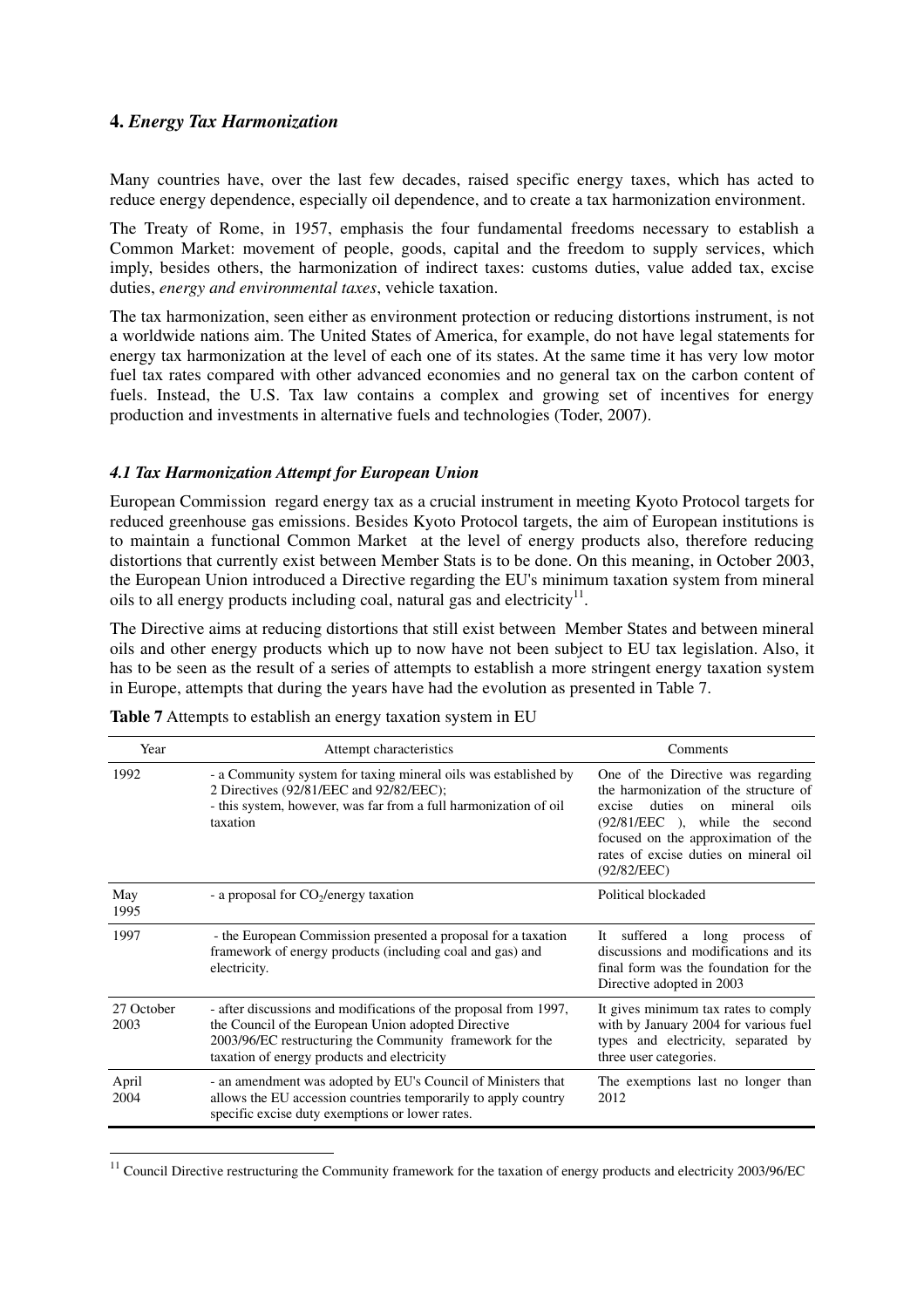The minimum levels of taxation according to Directive 2003/96/EC are as following:

|                 | Units in          |                          | Motor fuels |                                                | Heating fuels and electricity |                |
|-----------------|-------------------|--------------------------|-------------|------------------------------------------------|-------------------------------|----------------|
| Energy carriers | Euro<br>per       | 1 Jan. 2004              | 1 Jan. 2010 | Special, industrial,<br>commercial<br>purposes | Non-business use              | Business use   |
| Leaded petrol   | 10001             | 421                      | 421         |                                                |                               |                |
| Unleaded petrol | 10001             | 359                      | 359         |                                                |                               |                |
| Gas oil         | 10001             | 302                      | 330         | 21                                             | 21                            | 21             |
| Kerosene        | 10001             | 302                      | 330         | 21                                             | $\overline{0}$                | $\overline{0}$ |
| Heavy fuel oil  | 1000 kg           | $\overline{\phantom{a}}$ |             |                                                | 15                            | 15             |
| LPG             | $1000 \text{ kg}$ | 125                      | 125         | 41                                             | 0,3                           | 0,15           |
| Natural gas     | GJ $gcv^{12}$     | 2,6                      | 2,6         | 0,3                                            | 0,3                           | 0.15           |
| Coal, coke      | GJ gcv            | $\overline{\phantom{a}}$ |             |                                                | 0,3                           | 0,3            |
| Electricity     | Mwh               |                          |             |                                                |                               | 0,5            |

Source: Hohlhaas *et al.*(2004)

There are a number of studies regarding this Directive and previews attempts, conducted to research their economic and environmental effects under different scenarios. It is to mention here Jansen and Klaasen (2000), that study the macroeconomic and sectoral impacts of the 1997 proposal using three EU wide top-down simulation models, and Heady e*t al.*(2000) who calculate the employment effects of the same 1997 proposal using a bottom-up engineering approach.

An important contribution to literature in this area is bringing out by Kohlhaas *et al.* (2004) that analyse the effects of the EU Directive on tax harmonization as actually put into force on January 2004 and simulate alternative policy scenarios to investigate the comparative static effects of the tax harmonization on economic growth, energy consumption and emissions, as well as on international trade: partial tax harmonization scenarios and full tax harmonization at the minimum level scenario. According to information offered by Kohlhaas *et al.* (2004), in 2002 almost all EU countries had the taxation level over the minimum requested. The exception cases are: Greece and Czech Republic , for unleaded petrol; Austria, Greece, Luxembourg, Portugal, Spain, Czech Republic, Poland and Slovenia for diesel; Belgium and Luxembourg in the case of LFO taxes.

The European Directive, with or without its amendments, presents both positive and negative aspects. Thus, the Directive make possible a differentiation of diesel taxation, an aviation taxation and a possible combination emission trading/energy, on the one hand, but, on the other hand, there are deficits in the agreement due to requirement for unanimity voting in fiscal policies.

## *4.2 Tax Harmonization in USA*

We cannot talk about an harmonization policy for energy tax in the United States. The US energy tax policy has also some specific characteristics from the tax components point of view, as long there are state tax and federal tax that make up US energy tax.

In October 2009, the USA average tax on gasoline was \$0,473 per gallon  $(pg)^{13}$ . The average tax on gasoline is make up by federal tax on gasoline (\$0,184 pg), state gasoline excise tax (\$0,185 pg) and other taxes (approximately \$0.104 pg). The other taxes represent applicable sales taxes, gross receipts taxes, oil inspection fees, county and local taxes, underground storage tank fees and other

<u>.</u>

<sup>12</sup> gcv – gross caloric value

<sup>&</sup>lt;sup>13</sup> 1 gallon (U.S. Liquid) = 3,7854118 litres, http://www.convertunits.com/from/gallon+%5BUS,+liquid%5D/to/litres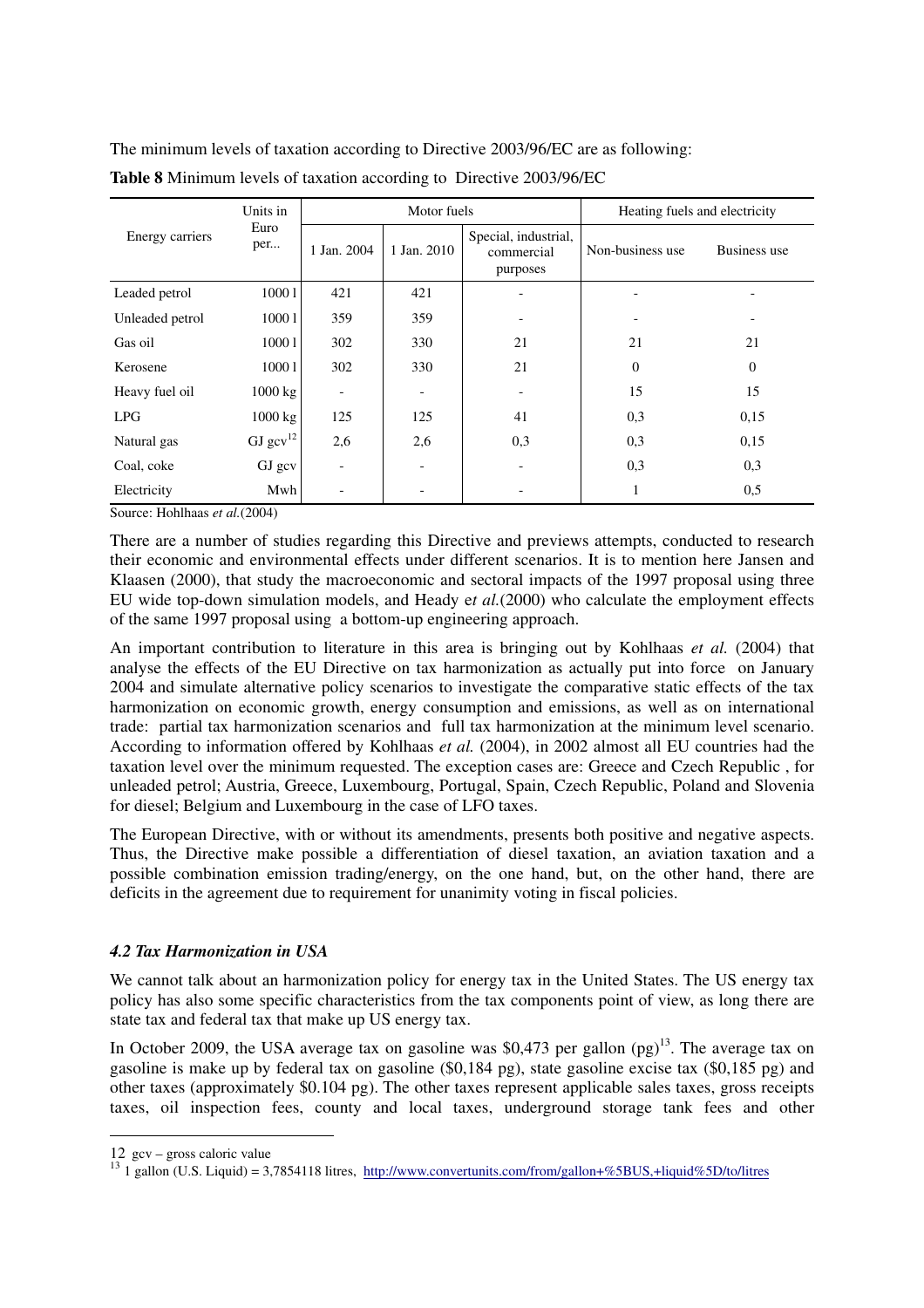miscellaneous environmental fees. As regarding diesel taxes in USA, the average tax on motor diesel fuel in October 2009 was \$0,518 pg, of which \$0,244 pg represents average federal tax on diesel, \$0,190pg average state diesel fuel excise tax and \$0,085 other state and local taxes average.

Average tax level, both for gasoline and diesel, does not represent significant values, but we can notice that there is a big difference between minimum and maximum values of gasoline and diesel taxes from state to state. According to State Gasoline and Diesel Tax Reports of American Petroleum Institute in October 2009 the tax values are between \$0,264 pg and \$0,658 pg for gasoline and between \$0,324 pg and \$0,709 pg for diesel, as we illustrate in the bottom table.

| Fuel<br>tax |            | Minimum values |        |            | Maximum values |             |
|-------------|------------|----------------|--------|------------|----------------|-------------|
| Gasoline    | New Jersey | Wyoming        | Alaska | California | New York       | Hawaii      |
| Taxes       | 0.329      | 0.324          | 0.264  | 0,658      | 0.632          | 0,628       |
| Diesel      | Wyoming    | Oklahoma       | Alaska | Hawaii     | California     | Connecticut |
| Taxes       | 0.384      | 0.384          | 0.324  | 0.709      | 0.697          | 0,695       |

**Table 8** Minimum and maximum values for USA fuel taxes – October 2009

## **5.** *Conclusions*

 $\overline{a}$ 

Energy final prices are not necessarily influenced by supply-demand relationship, but, in an important way, by taxation, fiscal, environment policies and politics. Tax policies can be used to increase relative fuel prices in ways that promote the two related but distinct energy and environmental policy goals of reducing oil dependence and slowing the growth of greenhouse gas emissions, while leaving to private individuals and firms decisions on how to alter consumption choices and production methods.

The world consumption of marketed energy is increasing each year, according to all international energy authorities projection, the largest projected growth being from non-OECD countries due to the development of emerging economies, as China and India. It is difficult to ask those economies to stop their development as much as to accept less environment protection policies.

The main reason of the fiscal efficiency in energy sector is given by the relatively inelastic energy supply and demand, comparing with other commodities, and by the behaviour of energy products consumer, that is more sensitive to a tax change than a producer price change.

Energy tax policy and environmental settlements face big challenges, mostly because generally tax is a continuous issue for business and environmental settlements enforce redesign business activity in order to implement them.

The objectives of energy taxation is threefold: internalise environmental costs, achieve environmental goals and raise revenue, of course taking account of other policy purposes.

Our study emphasize, using only statistical descriptive method, that the weight of tax in energy final price has considerable increased in the last twenty years<sup>14</sup>, distant relative much faster than the increment of supply price. So that we can state the energy supply price rise (for oil and gas products) is given mostly by the new tax levels and less by producers behaviour on the market.

The most significant reason of energy tax rising is environmental protection, but it is to present, in a further study that we develop, how much this is truly happened, seeing that by now the energy taxes are contributing especially to bring government revenues, more than other taxes.

Even if it is widely accepted that a proper energy tax policy leads to pollution decrease and it is known that almost all developed economies accuse the emerging countries for the lack of environmental

 $14$  particularly for oil and gas products; we did not make a concrete study on taxes for renewable energy but it is known the worldwide nations effort to promote new renewable energy, also through tax incentives.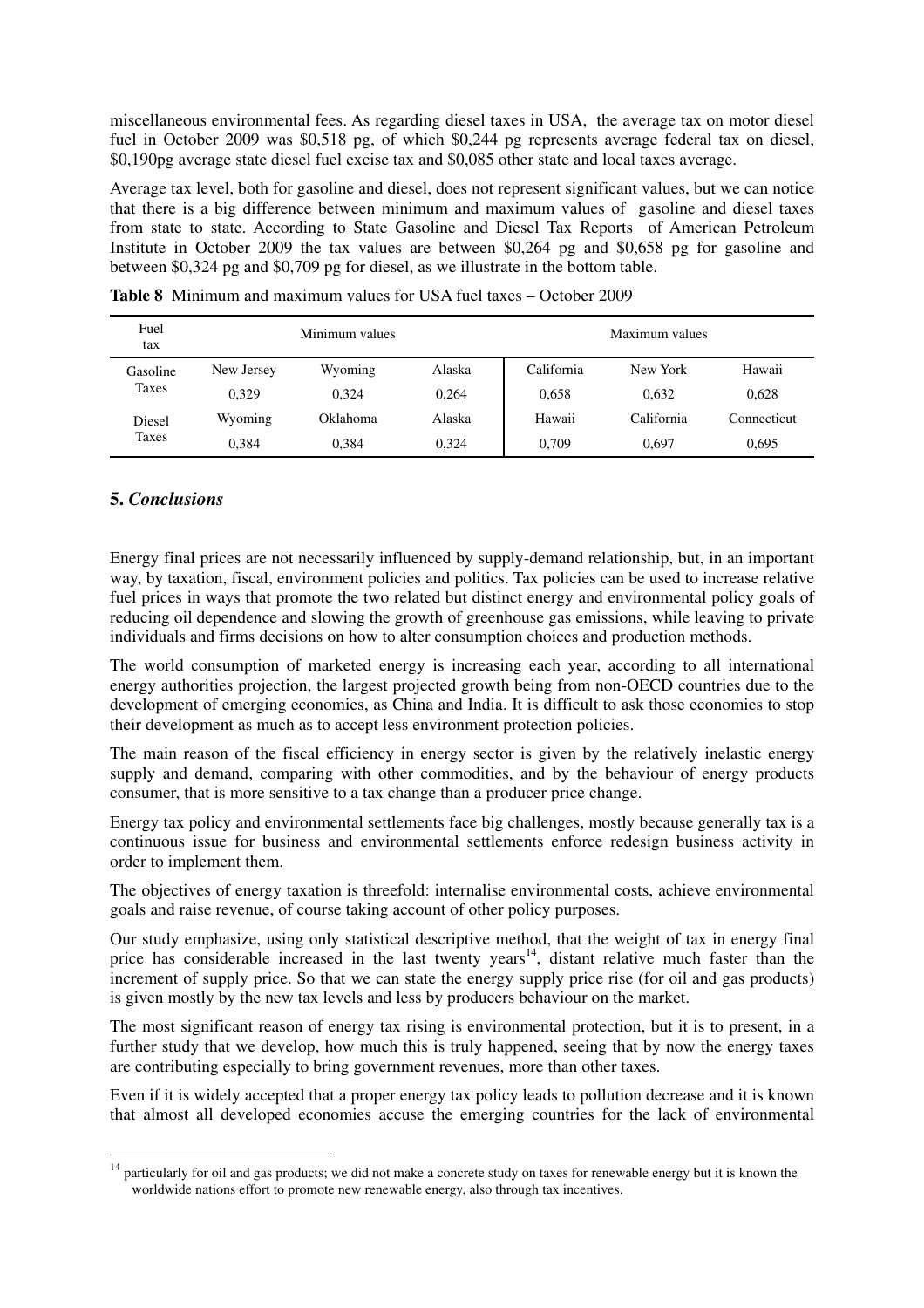policies, we have to note that not all industrialized countries promote a high level of energy tax in order to diminish the energy consumption (and we are referring here to oil and natural gas products consumption).

The United States, for example, does not impose substantial broad-based taxes on energy inputs, and it taxes highway motor fuels at a much lower rate than in other major economies. US politicians prefer tax subsidies (which provide visible benefits to identifiable groups and impose widely diffused costs on others) to energy tax increases (which impose visible costs on identifiable groups to produce widely diffused benefits for others). The USA approach is explain by their idea that tax incentives for alternative fuels and technologies are less cost-effective ways of achieving energy and environmental policy goals than are taxes on fossil fuels.

On the opposite pole are positioned the EU countries that have to respect the minimum tax levels imposed by the European Commission Directive on tax harmonization. The reason of Directive was initially environmental, but it chases also the Common Market purposes. As statistics present, all developed EU economies respect Directive conditions, accession countries being allowed to apply lower energy tax rates, exemption however limited in time and last now longer than 2012; even so, the Directive conditions will cause notable unbalances for the inside economy of each accession country after its implementation.

#### **6.** *References*

BP (2009). *Statistical Review of World Energy. Full Report*. London: BP p.l.c.

Council Directive 92/81/EEC of 19 October 1992 on the harmonization of the structures of excise duties on mineral oils. *Official Journal of the European Union (OJ)L 316,* 31.10.1992, p.12.

Council Directive 92/82/EEC of 19 October 1992 on the approximation of the rates of excise duties on mineral oils. *Official Journal of the European Union (OJ)L 316,* 31.10.1992, p.19.

Council Directive 2003/96/EC of 27 October 20033 on the approximation of the rates of excise duties on mineral restructuring the Community framework for the taxation of energy products and electricity. *Official Journal of the European Union (OJ)L 283/51,* 31.10.2003.

Deimezis, N. (1996). ERASME: a Short-term Energy Forecasting Model for the European Community. *Models for Energy Policy*, pp. 23-33.

EIA (2009). *International Energy Outlook*. Washington: US Energy Information Administration, Department of Energy.

Ghalwash, T. (2007). Energy Taxes as a Signaling Device: an Empirical Analysis of Consumer Preferences. *Energy Policy 35(1)*. pp. 29-38.

Goulder, L.H. (1995). Effects of Carbon Taxes in an Economy with Prior Tax Distortions: An Inter-temporal General Equilibrium Analysis. *Journal of Environmental Economics and Management 29(3)*. pp.271-297.

Griffin, J. (1996). Methodological Advances in Energy Modeling: 1970-90. *Models for Energy Policy*. pp. 2-9.

Hamilton, J.D. (1983). Oil and the Macro-economy since World War II. *Journal of Political Economy 91*. pp. 228-248.

Heady, D.J., Markandya, A., Blyth, W., Collingwood, J., Taylor, P.G. (2000). Study on the Relationship Between Environmental/Energy Taxation and Employment Creation. *Study prepared for the European Commission Directorate General XI* 

Jansen, H., Klaassen, Ger. (2000). Economic Impacts of the 1997 EU Energy Tax: Simulations with Three EU-Wide Models. *Environmental and Resource Economic 15s*. pp. 179-197.

Kohlhaas, M., Schumacher, K., Diekmann, J., Cames, M., Schumacher, D. (2004). Economic, Environmental and International Trade Effects of the EU Directive on Energy Tax Harmonization. *Discussion Papers of DIW Berlin*. 462.

Mork, K., Olsen, O., Mysen, H.T. (1994). Macroeconomic Responses to Oil Price Increases and Decreases in Seven OECD Countries. *Energy Journal 15(4)*. pp. 19-35.

OPEC (2009).*Annual Statistical Bulletin*. Vienna: OPEC Research Division.

OPEC (2005). *Who Gets What from Imported Oil*. Vienna: OPEC Research Division.

OPEC (2007). *Who Gets What from Imported Oil*. Vienna: OPEC Research Division.

OPEC (2008). *Who Gets What from Imported Oil*. Vienna: OPEC Research Division.